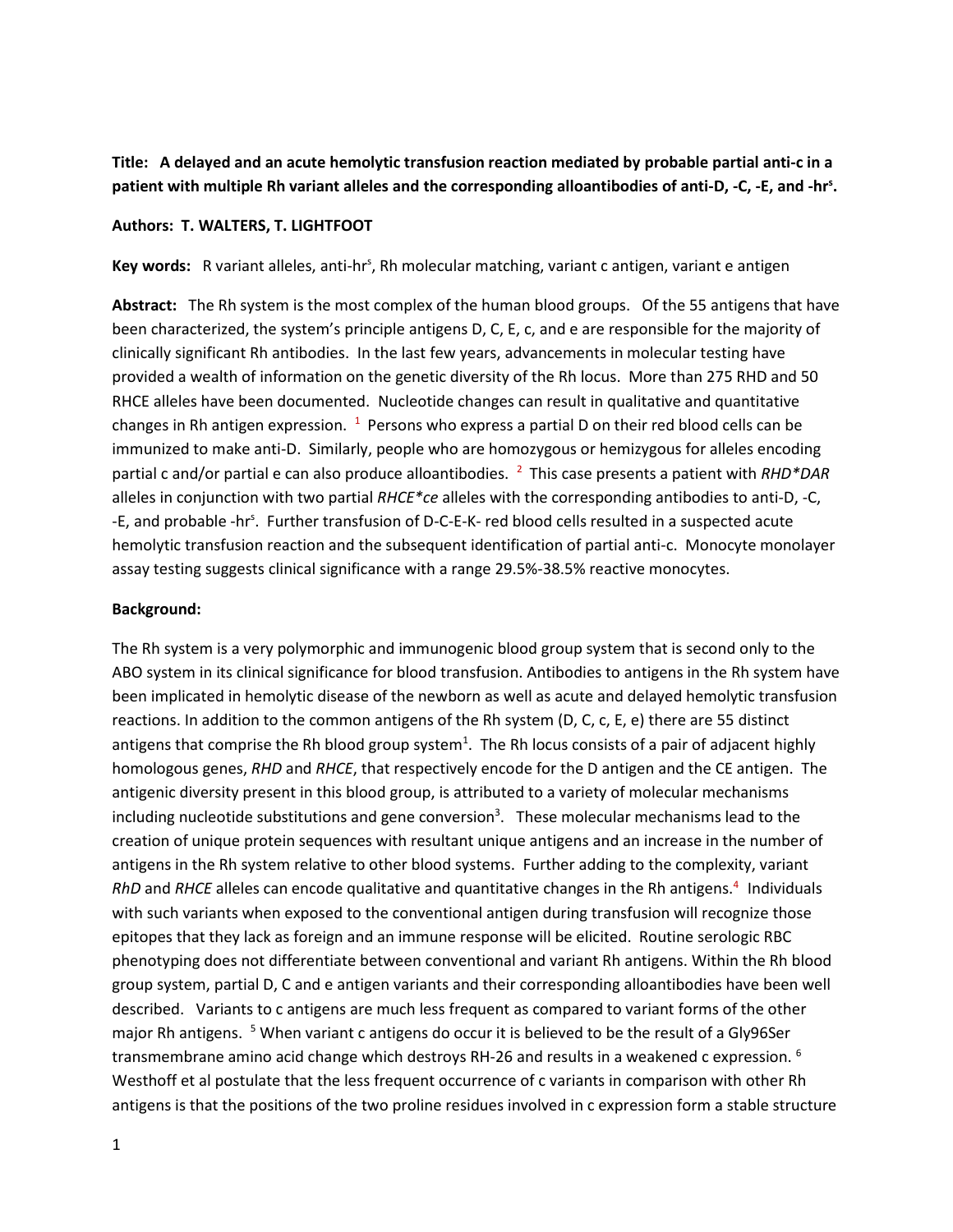that is resistant to the changes that often occur with Rhce.<sup>7</sup> Alloanti-c in a  $c+$  individual was first reported by Moulds and colleagues in 1982 with a number of additional cases reported since that time.<sup>8</sup> ,9,10,11

We report the case of the identification of a partial c antigen with alloanti-c -in a 72-year-old multitransfused African American female patient with RHD\*DAR alleles and two partial RHCE\*ce alleles.

**Case Report:** The patient is a 72- year- old African American female with a past medical history of multiple sclerosis, congestive heart failure and recurrent gastrointestinal bleeding secondary to diverticulosis. The patient presented to the emergency room with acute gastrointestinal bleeding and received fluid support and two units of PRBCs. She was admitted to the hospital for further evaluation and treatment. A colonoscopy was performed which revealed a diverticular bleed in the ascending colon that was successfully cauterized. During this time, her hemoglobin was observed to fall to 4.9 g/dl and a hematocrit of 16% and she was emergently transfused four units of PRBCs. Initial serological results indicated the patient to be group A weak D positive with a positive antibody screen. The patient's previous serological history included identification of anti-D, anti-C, anti-E, warm autoantibody, and cold autoantibody. The initial antibody screening was performed by the hospital, and the presence of additional red cell antibodies was suspected. The patient's sample was referred to the Immunohematology Reference Lab (American Red Cross, Charlotte, NC) for further serologic evaluation and antibody identification.

**Results:** Initial serological testing performed by the IRL indicated the patient was Group A weak D positive with a negative direct antiglobulin test. Serologic phenotype testing was performed and the results were C-,E-,c+,e+ ,K-, Fy(a-b-), Jk(a+b+) S+s-. The patient's plasma exhibited pan-reactivity with D negative phenotypically similar cells in the presence of a negative autocontrol. This reactivity suggested the presence of an additional antibody (ies) unrelated to the previously identified allo-anti-D, -C, and -E. Plasma studies showed 1+ reactivity using D negative phenotypically similar cells with LISS-IAT and 3+ reactivity at PEG-IAT. The reactivity was resistant to ficin treatment as well as 0.2M dithiothreitol. Given the patient's history of warm and cold autoantibodies, adsorption studies were performed at 37C using ZZAP treated autologous cells. No reduction in strength was observed with the autoadsorbed plasma. Allogeneic adsorptions were performed using papain treated R<sub>o</sub> cells. Clinically significant antibodies to common red cell blood group antigens were excluded in the allo-adsorbed plasma. An acid elute was prepared from the adsorbing cells to ascertain the identity of the pan-reactivity. The acid eluate demonstrated an anti-e like antibody. The eluate was reactive with 3 sources of D- e+ cells and negative with 3 sources of D- e+ variant cells. The facility was contacted to report the anti-e like reactivity and molecular genotype testing was recommended for further characterization. No compatible units negative for D, C, E, e, and K were available for immediate transfusion. Therefore, after consultation with the facility units negative for D, C, E, and K were recommended in the event emergent transfusion was needed. Unfortunately, there was insufficient time to perform a monocyte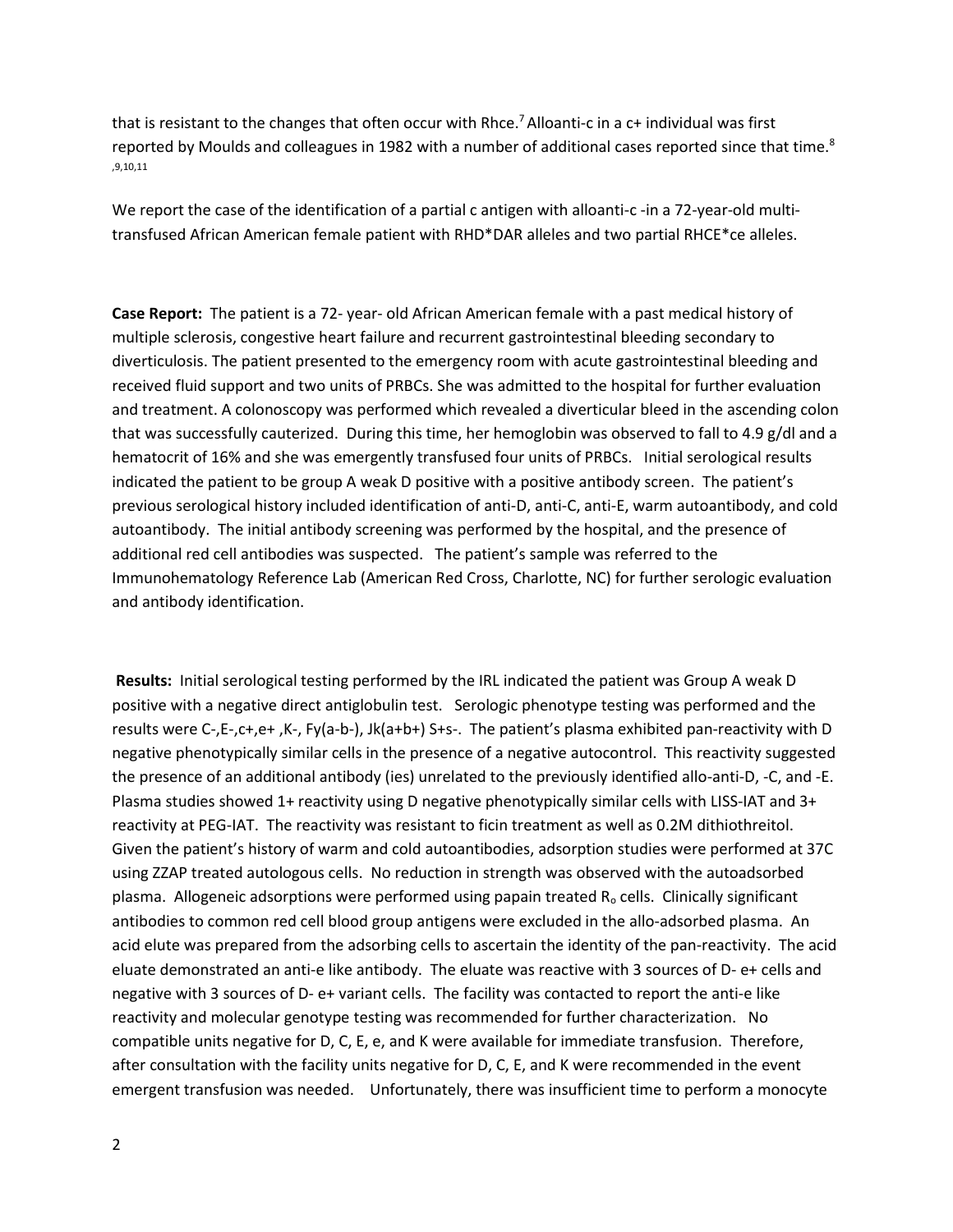monolayer assay (MMA) prior to transfusion of incompatible blood. An MMA can be performed to help assess the clinical significance of an antibody when antigen negative units are rare and not likely to be readily available. Given the patient's clinical situation as a GI bleed, and low Hgb the facility transfused two crossmatch incompatible units negative for D-C-E- and K over a 48-hour time period. No adverse reactions were noted after transfusion of e+ units in the presence of the anti-e like antibody.

Molecular testing for RHD and RHCE was requested for the patient sample. Molecular results indicated the patient to have:

| Probable RHD genotype:  | RHD*DAR (hemizygous or homozygous)                                           |
|-------------------------|------------------------------------------------------------------------------|
| Probable RHCE genotype: | RHCE*ceEK/RHCE*ceAR                                                          |
| Predicted phenotype:    | Partial D+ C- E- partial c+ partial e+ VS- V+ <sup>w</sup> hr <sup>s</sup> - |

The molecular results confirmed suspected serological reactivity. RHD\*DAR alleles are associated with D typing discrepancies and the production of allo-anti-D. In addition, the patient had two partial *RHCE\*ce* alleles associated with the hr<sup>s</sup>- phenotype and the production of allo anti-e and/or anti- hr<sup>s</sup>. The facility was contacted to report the additional probable anti-hr<sup>s</sup> reactivity in the presence of previously identified anti-D, -C- and E. Consultation was made with the American Rare Donor Program and no genotyped matched units were available for further transfusion needs. Despite the presence of the probable anti-hr<sup>s</sup>, the patient tolerated the previous 2 units well, with no adverse effects. The patient's Hgb increased to 7.7 g/dl with a Hct of 23% and she was discharged.

Five days post initial transfusion the patient was readmitted to the hospital for a suspected delayed hemolytic transfusion reaction. Patient presented with dark urine, Hgb of 6.3 g/dL, total bilirubin 2.6 mg/dL, LDH 1034 IU, and a haptoglobin <15 mg/dL. The patient then received two additional units (D-C-E-K-). Upon completion of transfusion of the second unit the patient began to display symptoms of a possible acute hemolytic transfusion reaction. The patient's temperature increased from 98F to 99.5F with accompanying symptoms of rigors, dyspnea, and severe back pain. Blood pressure increased from 149/68 mm/Hg to 166/94mm/Hg with an increase in pulse from 85 BPM to 93 BPM. Oxygen saturation remained unchanged at 99%. The facility began an initial transfusion reaction investigation. The post transfusion sample was severely hemolyzed, but the DAT remained negative. Gram stain was performed and was negative for any microorganisms. A current blood sample was drawn and sent to the local IRL for additional serological testing.

The DAT on both the pre and post transfusion samples was negative. Due to the recent transfusion and suspected transfusion reaction, an eluate was prepared despite the negative DAT. Expecting the eluate to contain the previously identified probably anti-hr<sup>s</sup>, the eluate was tested against a panel of e+ and ecells. However, all cells were reactive 4+ at PEG-IAT, and the patient's EGA treated autologous cells were negative as was the last wash. All cells tested with the eluate were positive except for Rh null cells. Two Rh null cells were tested and found to be negative with the patient's neat eluate. Additionally, one Rh:-46 cell was available for testing and was significantly weaker in reactivity and displayed only a 1+ reaction. This cell was negative for c and had a weakened expression of e. Given that the patient's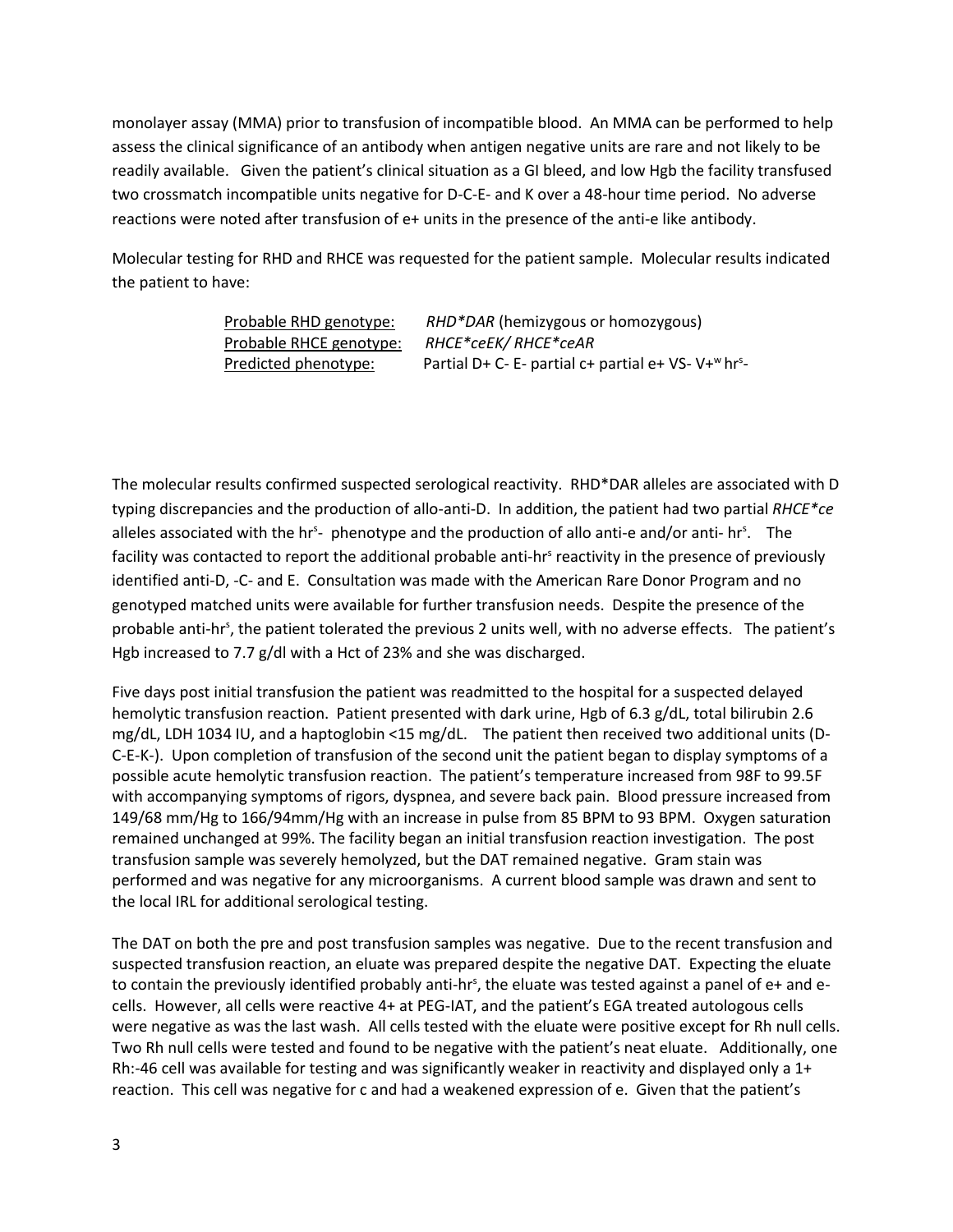molecular results indicated an altered expression of c, the possibility of anti-c or anti-Hr was suspected. The eluate was tested against a panel of hr<sup>s</sup>- cells to investigate the presence of anti-Hr, however, all cells were 3+ reactive with the neat eluate. The eluate was adsorbed using R1R1 cells. Anti-c was demonstrated in the adsorbed eluate at PEG-IAT. Additionally, the previously identified anti-hr<sup>s</sup> was also shown to be demonstrating in the neat eluate. Plasma studies were also performed on the post transfusion sample. The plasma was reactive 4+ with two phenotypically similar cells. The autocontrol remained negative. Adsorption studies were performed using aliquots of R1R1 cells. The adsorbed plasma demonstrated the presence of anti-c. To further confirm the anti-c specificity an additional aliquot of the plasma was adsorbed with R2R2 cells. An acid eluate was then prepared from the adsorption cells. This eluate reacted with D-c+ E- cells and was non-reactive with Rh null cells. Clinically significant antibodies to other major blood group antigens were excluded in the allogeneic adsorbed eluate and plasma.

The presence of anti-c in conjunction with Anti-D, anti-C, anti-E, and probable anti-hr<sup>s</sup> presented significant challenges in the possibility of locating any compatible blood for this patient. A monocyte monolayer assay was performed in an attempt to assess the clinical significance of the alloantibody to the partial c antigen. Two random sources of group O, D-, C-, E-, K-, and autogeneic cells were used. Results are listed in Table 1. Since the patient had antibodies to both c and e variant antigens as well as D, C, and E antigens, phenotypically similar cells were chosen for the MMA test. Cells that could further distinguish the significance of the reactivity with regard to the partial anti-c or probable anti-hr<sup>s</sup> were not available. MMA testing using genotypically similar red cells would have been ideal, but none are currently available in the United States.

**Discussion:** We report the serologic and molecular findings on a 72-year-old multi-transfused African American female patient. The presence of anti-c in conjunction with anti-D, anti-C, anti-E, and probable anti-hr<sup>s</sup> posed significant challenges in the identification and provision of compatible blood for this patient. The MMA results, the patient's clinical status, and post transfusion laboratory and serological results indicate that the alloanti-c to the partial -c antigen is clinically significant. Individuals of African descent have a much higher incidence of variant Rh antigens as compared to individuals of European descent, the latter constituting the largest percentage of blood donors by ethnicity.<sup>12</sup> The high prevalence of variant antigens in African-Americans patients thereby increases the risk of alloimmunization when these patients are exposed to the conventional antigen during transfusion.<sup>13,14</sup> The detection of the presence of a variant antigen, identification of the corresponding alloantibody, determination of its clinical significance and the logistics of finding compatible blood can be quite challenging. Rh null cells were recommended for any future transfusions, until such time that a possible genotype match could be identified for further compatibility testing and evaluation. This case demonstrates the increasingly vital role of molecular testing in the overall clinical/laboratory assessment of alloimmunized patients with variant red cell antigens and for subsequent transfusion recommendations and guidance.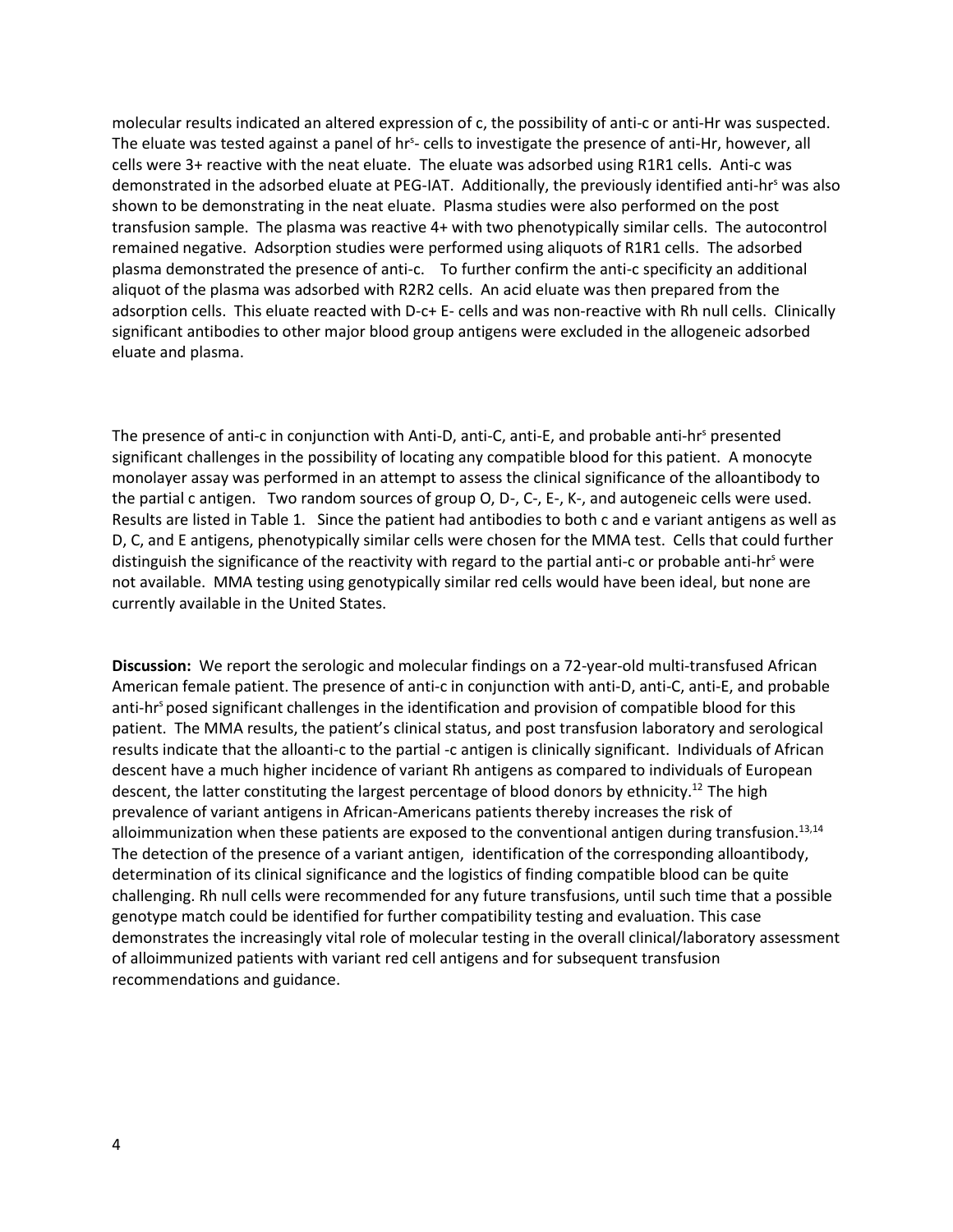**Acknowledgments**: The authors would like to thank Dr. Carol Weida, (Atrium Health Charlotte, NC) for her assistance with the management of this case and the procurement of the clinical data for this manuscript

# **References:**

- 1) Fung, Mark et al. Technical Manual. 18<sup>th</sup> ed. Bethesda, MD: American Association of Blood Banks, 2017.
- 2) Reid ME, Lomas-Francis C, Olsson ML. the blood group antigens factsbook.  $3^{rd}$  ed. San Diego, CA: Elsevier; 2012.
- 3) Klein, HC, Anstee DJ. Mollison's Blood Transfusion in Clinical Medicine. 11<sup>th</sup> edition. Malden, Mass: Blackwell Publishing, 2005.
- 4) Avent ND, Reid ME. The Rh blood group system: a review. Blood 2000;95:375-87.
- 5) Simon TL, et al. Rossi's Principles of Transfusion Medicine. 5<sup>th</sup> ed. West Sussex, UK. Blackwell Publishing, 2016.
- 6) Faas BHW, Ligthart PC, Lomas-Francis C, et al. Involvement of Gly96 in the formation of the Rh26 epitope. Transfusion 1997;37:1123-30.
- 7) Westhoff CM, Silberstein LE, Wylie DE. Evidence supporting the requirement for two proline residues for expression of c. Transfusion 1997;37:1123-30.
- 8) Moulds JJ, Case J, Anderson TD, Cooper ES. The first example of allo-antic produced by a c-positive individual. In: Recent Advances in Haematology, Immunology and Blood Transfusion: Proceedings of the Plenary Sessions of the Joint Meeting of the  $19<sup>th</sup>$  Congress of the International Society of Haematology and the  $17<sup>th</sup>$  Congress of the International Society of Blood Transfusion, Budapest, August 1982. John Wiley & Sons, 1983.
- 9) Ong J, Walker PS, Schmulbach E, Storry JR, Vege S, Westhoff C, Lomas-Francis C, Reid ME. Alloanti-c in a c-positive, JAL-positive patient. Vox Sang 2008;96:240-3.
- 10) Pham BN, Peyrard T, Juszczak G, Auxerre C, Godin S, Bonin P, Rouger P, Le Pennec PY. Alloanti-c (RH4) revealing that the (C)ce<sup>s</sup> haplotype encodes a partial c antigen. Transfusion. 2009;49:1320-1334.
- 11) Hipsky CH, Lomas-Francis C, Fuchisawa A, Reid ME, Moulds M, Christensen J, Nickle P, Vege S, Westhoff C. RHCE\*ceCF encodes partial c and partial e not CELO, an antigen antithetical to Crawford. Transfusion. 2011;51:25-31.
- 12) Westhoff CM, Vege S, Halter-Hipsky C, et al. RHCE\*ceTI encodes partial c and partial e and is often cis to RHD\*Iva. Transfusion 2013;53:741-6.
- 13) Westhoff CM, Vege S, Horn et al. RHCE\*ceMO is frequently in cis to RHD\*DAU0 and encodes a hr(S)-, hr (B)-, RH-61 phenotype in black persons: clinical significance. Transfusion 2013;53:2983-9.
- 14) Noizat-Pirenne F, Lee K, Pennec PY, et al. Rare RHCE phenotypes in black individuals of Afro-Caribbean origin: identification and transfusion safety. Blood 2002;100-4223- 31.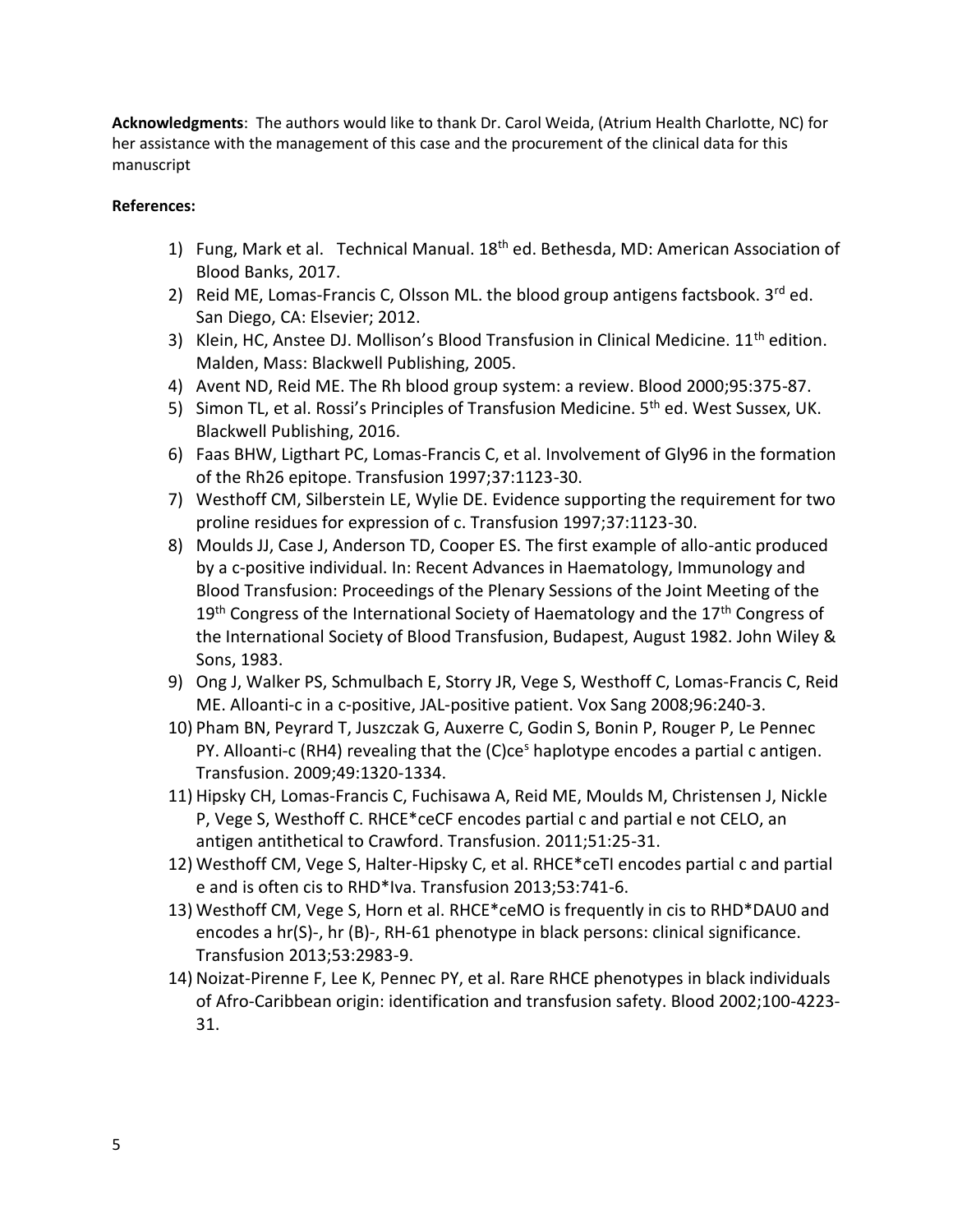## **Tables:**

Table 1: MMA Results

|                      | Coated Test RBCs IgG DAT | % Reactive Monocytes          |
|----------------------|--------------------------|-------------------------------|
| Random #1            | 4+                       | 30.3% with fresh complement   |
| $D-C-E-K-Fy(a-b-)s-$ |                          |                               |
| Random #1            | $4+$                     | 34.0% without fresh           |
| $D-C-E-K-Fy(a-b-)s-$ |                          | complement                    |
| Random #2            | $4+$                     | 38.5% with fresh complement   |
| $D-C-E-K-$           |                          |                               |
| Random #2            | $4+$                     | 29.5% without fresh           |
| $D-C-E-K-$           |                          | complement                    |
| Auto cells           | Negative                 | 0.3% without fresh complement |

"The normal range for the MMA is 0%-3% reactive monocytes. Values above 3% suggest that the antibody may cause accelerated clearance of antigen-positive red blood cells."